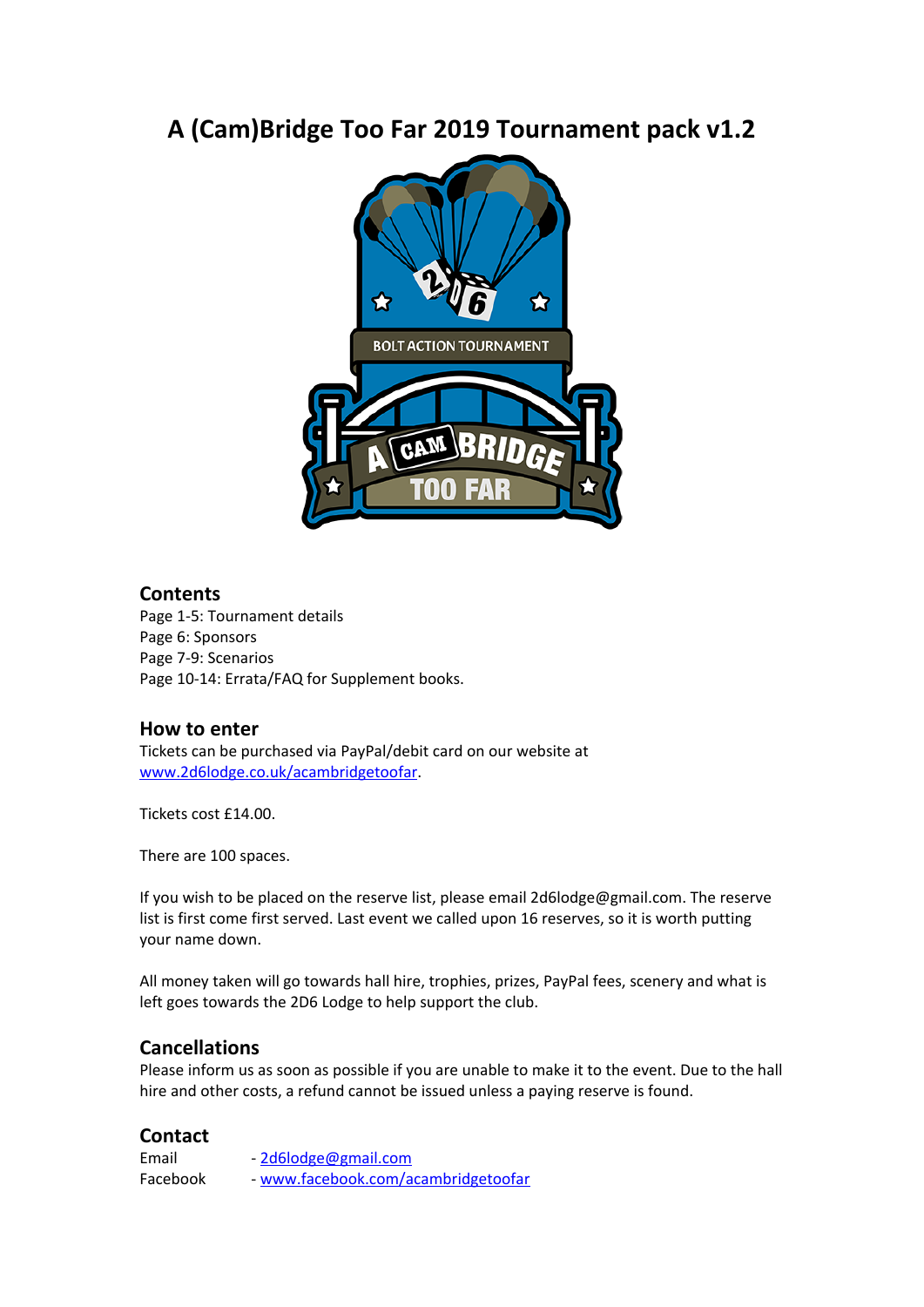**Venue** The Tournament will take place at: **The Atrium The Netherhall School & Sixth Form College Queen Ediths Way, Cambridge, CB1 8NN,**



There is plenty of parking for cars on site, although where possible please car pool.

If you are coming via train, the bus can be caught from outside of the train station. You will need to catch the Citi1 to Cherry Hinton and there is a stop right outside the school. It is around a 15-25 minute journey from the station to the school. Buses are every 15-30 minutes depending on time of day.

There are no shops or takeaways within walking distance of the venue but there is a Tesco Extra 10-minutes drive away (CB1 9BF). We advise bringing a packed lunch.

The 2D6 Lodge tuck shop will be available on the day (cans, chocolate and crisps). There will be an urn with free tea and coffee too.

Smoking is not permitted anywhere on the school site, if you wish to smoke you must go outside of the school boundary.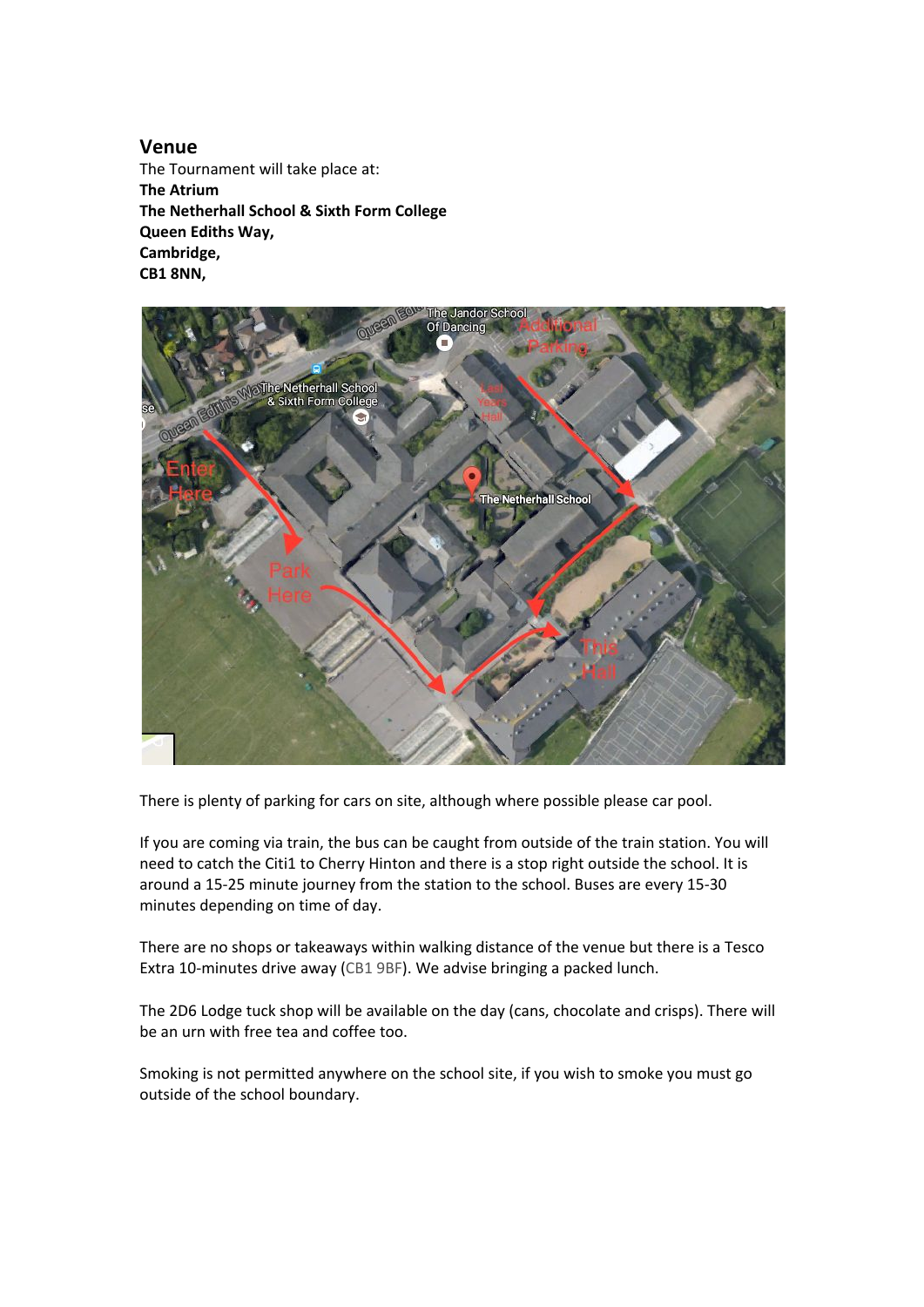## **Timetable and date**

The event will take place on **Saturday 9 th March 2019.**

- 08:00 09:00 Doors open/registration
- 09:00 09:15 Player safety and event briefing
- 09:15 11:30 Game 1
- $11:30 12:15$  Break
- $12:15 14:30$  Game 2
- 14:15 15:00 Break
- 15:00 17:15 Game 3
- 17:15 18:00 Pack away and finalise results
- 18:00 18:30 Awards
- 18:30 End of event

## **Required items**

- Bolt Action rulebook (second edition) and relevant army/supplement book/PDF
- Your army, Painted to 3-colour minimum.
- Dice, tape measure, pin markers, templates and order dice (two colours recommended but not necessary).
- A copy of your army list, clearly readable.
- Three objectives with a diameter of 25mm-40mm.
- A pen or pencil.

#### **Suggested items**

- A copy of this tournament pack.
- Latest version of the errata/FAQ.
- Counters, smoke markers, etc.
- A quick reference sheet.
- Drinks, food and snacks.
- A tray to put your army on.

### **Army selection**

- Up to 1000 points
- Armies are to be chosen from any current armies of book, campaign books, official army lists or additional units released by Warlord Games (excluding Sealion, Gigant or Operation: Market Garden).
- Armies can be made up of up to two infantry platoons **OR** up to two armoured platoons.
- Reinforced platoons or theatre selectors can be used, but cannot be mixed. In the case of an army consisting of two platoons, both must be chosen from the same selector.
- No "special" characters, legendary tanks, war planes or war correspondents.

Legal army lists must be submitted to [2d6lodge@gmail.com](mailto:2d6lodge@gmail.com) by midnight on Saturday 23rd February 2018. We would recommend submitting your list prior to this date.

We recommend using either easy army or quartermaster to submit lists.

If the list is considered unsporting or exploitive, you will be asked to submit a new list.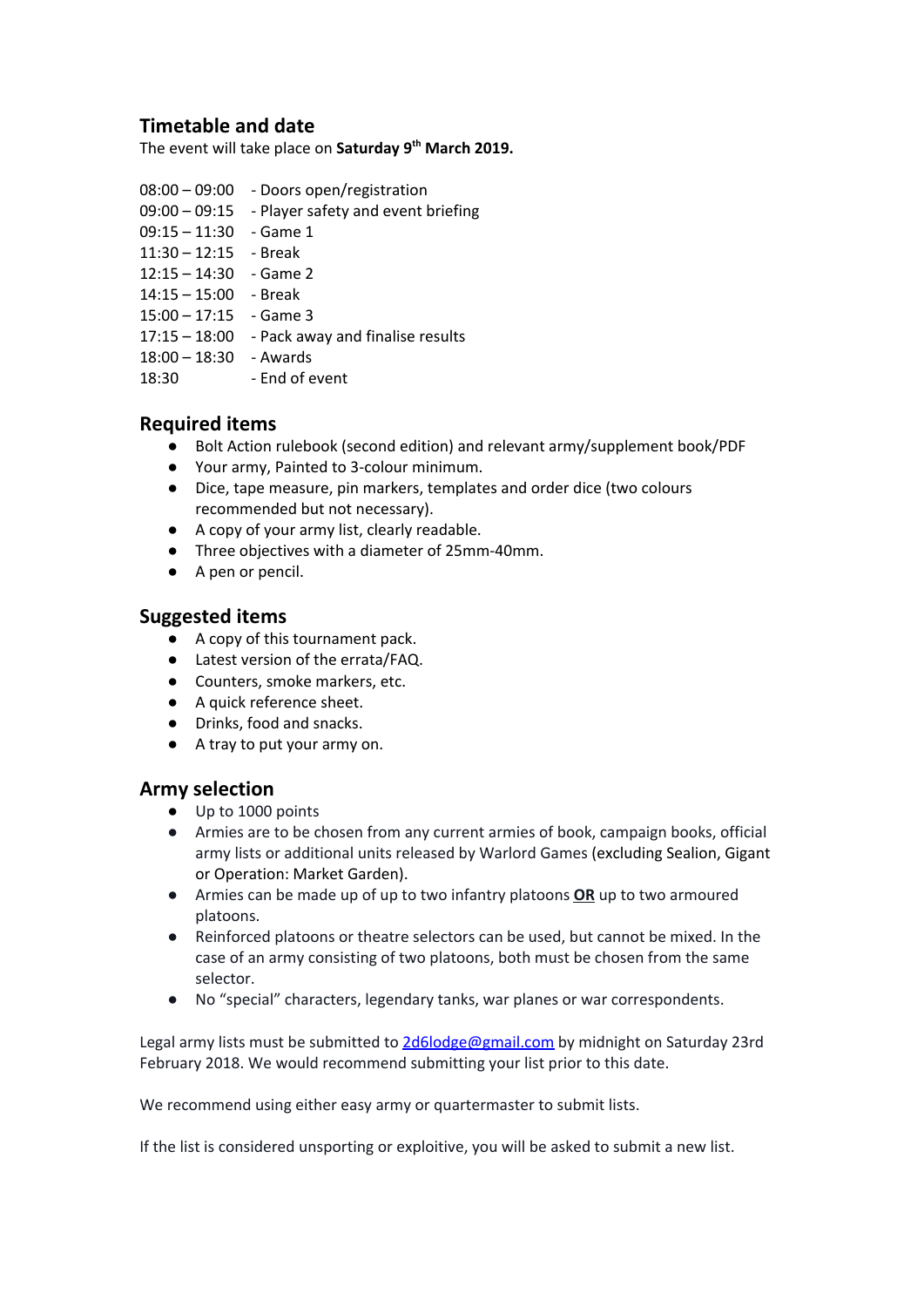## **Awards**

- **● A (Cam)Bridge Too Far champion** Awarded to the highest scoring player of the day**.**
- **● Best Allies general** Awarded to the highest placed army chosen from the Armies of United states, Armies of Great Britain or Armies of Soviet Union books.
- **● Best Axis general** Awarded to the highest placed army chosen from the Armies of Germany or Armies of Imperial Japan books.
- **● Best minor power general** Awarded to the highest placed army chosen from the Armies of France and the allies, Armies of Italy and the axis or China.
- **● Best club/team** Top two scoring players from each club/team will have their points added together. The highest score will be awarded best club.
- **● Theme Award** Awarded to the best themed army or army which makes sacrifices to contain themed units over gaming.
- **● Best-painted army** Awarded to the best-painted army as chosen by the event organisers.
- **● SNAFU award** Awarded to the player who comes bottom of the tournament table,
- **● Best table –** Awarded to the player or team that have provided the best gaming table.

## **Spot awards**

Spot awards will be handed out for events that happen in game. The amount of prizes that can be awarded each round will be decided based upon prizes available. To claim the prizes, you must shout out loudly when it happens!

- **Incoming!** Roll a 1 for your artillery or air strike.
- **FUBAR!** Roll a FUBAR for your order check.
- **You lucky bastard!** Require a 7+ (or greater) to hit, and then roll a 6 to damage and then roll a further 6 for exceptional damage (so a 6, followed by a 6, followed by a 6 and then followed by a 6).
- **Now you do something?**!? Roll a double 1 for a rally order.

Players will not receive more than one spot prize each round. Spot prizes are limited per round and an announcement will be made when the spot prizes have run out.

## **Prizes**

Winners will be allowed to select a single prize of their choice. The prizes will be awarded in the following order.

- $\bullet$  1<sup>st</sup> Place axis/allies/minor generals depending on what order they finish.
- $\bullet$  $2^{nd}$  place axis/allies/minor generals depending on what order they finish.
- $\bullet$  3<sup>rd</sup> place axis/allies/minor generals depending on what order they finish.
- Best painted (set award).
- Most themed army.
- SNAFU award.

Any prizes left after this will be awarded to the remaining players by calling them out in the order they finished. Players will not receive more than one prize.

## **Raffle**

There will be a raffle for two army starter sets. Tickets will be £1 each and two winners will be chosen, each receiving one army starter set.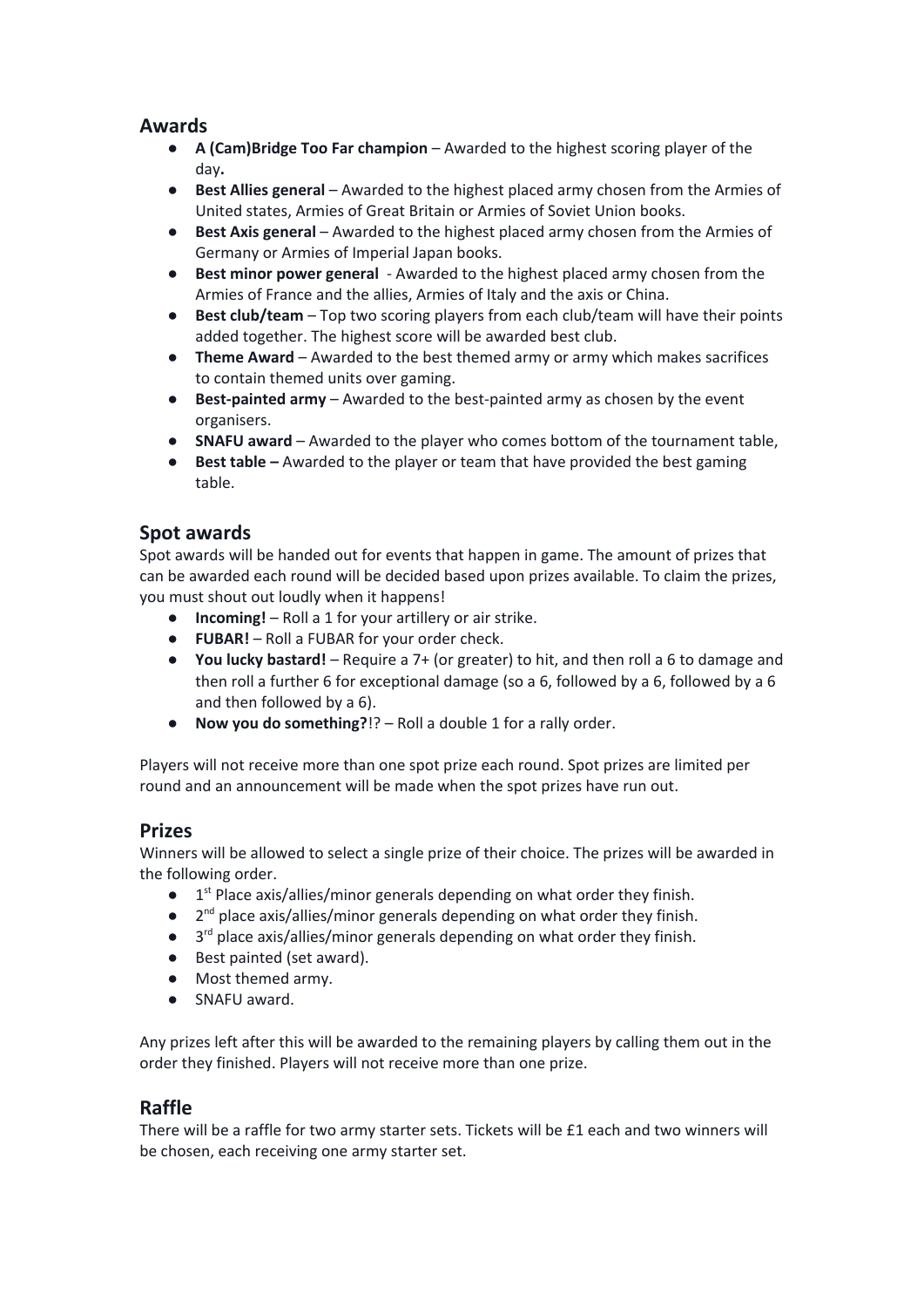## **Game scoring**

| Major win  | - 5 points                             |
|------------|----------------------------------------|
| Minor win  | - 4 points                             |
| Draw       | - 3 points                             |
| Minor loss | - 2 points                             |
| Major loss | - 1 point                              |
| Forfeit    | - 0 points (opponent gets a major win) |

In the event of a draw we will use the following in order to decide

- The difference between the victory points/objectives for and against.
- The victory points/objectives for.
- The victory point/objectives against

If after this it is still a draw the players will roll a D6 or have a knife fight in the car park, with the winner choosing to either take first pick of the prizes and no trophy, or the trophy and second pick of the prizes.

### **How opponents are chosen**

- $\bullet$  In game 1,
	- o the players will play the opposite faction (Axis/Allies) where possible.
	- o Army lists containing armoured platoons will play other armoured platoons where possible.
	- $\circ$  We will also endeavour to match you up with an opponent that is not from your area/club.
	- o If you have a grudge match that you want to play, please request and will try to accommodate if your opponent agrees.
	- o Strong lists will play other strong lists.
- From game 2 onwards, the Swiss tournament system will be used.
	- o This means that allies may fight other Allies and the same with Axis and tank platoons may play infantry platoons
	- o We will try to avoid you playing club/team mates where possible, unless the results are very close/important.

## **Timing**

Each round will last 2 hours and 15 minutes, which is plenty of time to set up, discuss the board and play the game.

A 30-minute and 15-minute warning to the end of the game will be given. At the end, when time is called, you must finish the order currently in play and then end the game. This will count as the end of the turn for objective purposes

There will be a 45-minute break after each game to calculate results.

### **Terrain**

Terrain must remain unchanged. Spend a few moments before the game starts discussing with your opponent what is hard/soft cover, what is rough terrain, which are buildings/ruins and what is an area terrain.

Most of the terrain belongs to club members, so please respect it and report any damage.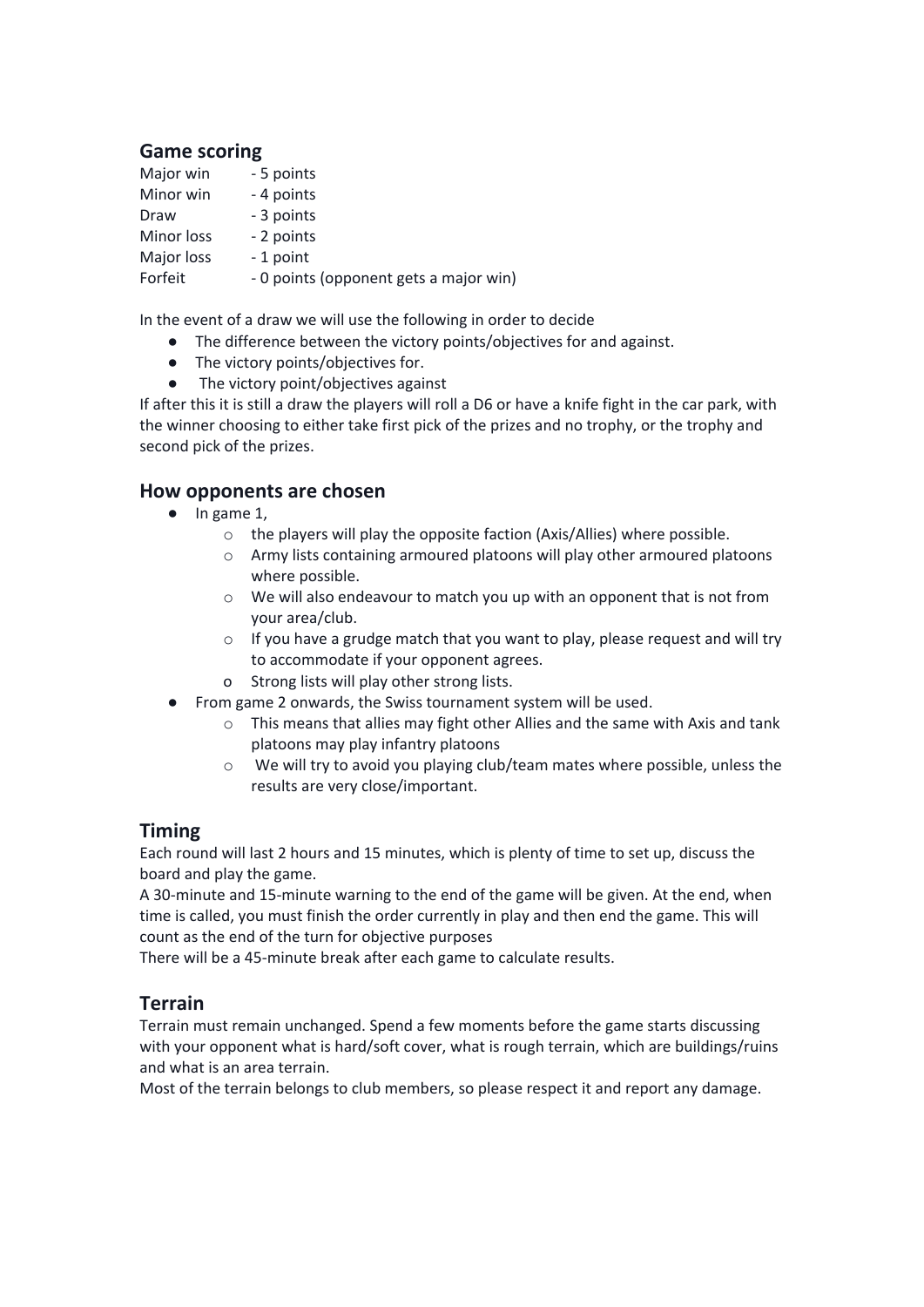# **Sponsorship**

We would like to extend a heartfelt thank you to the companies who have supported our tournament, please check out their websites and their products!

> **2D6 Lodge Store Westwind Productions Warlord Games Rubicon Models**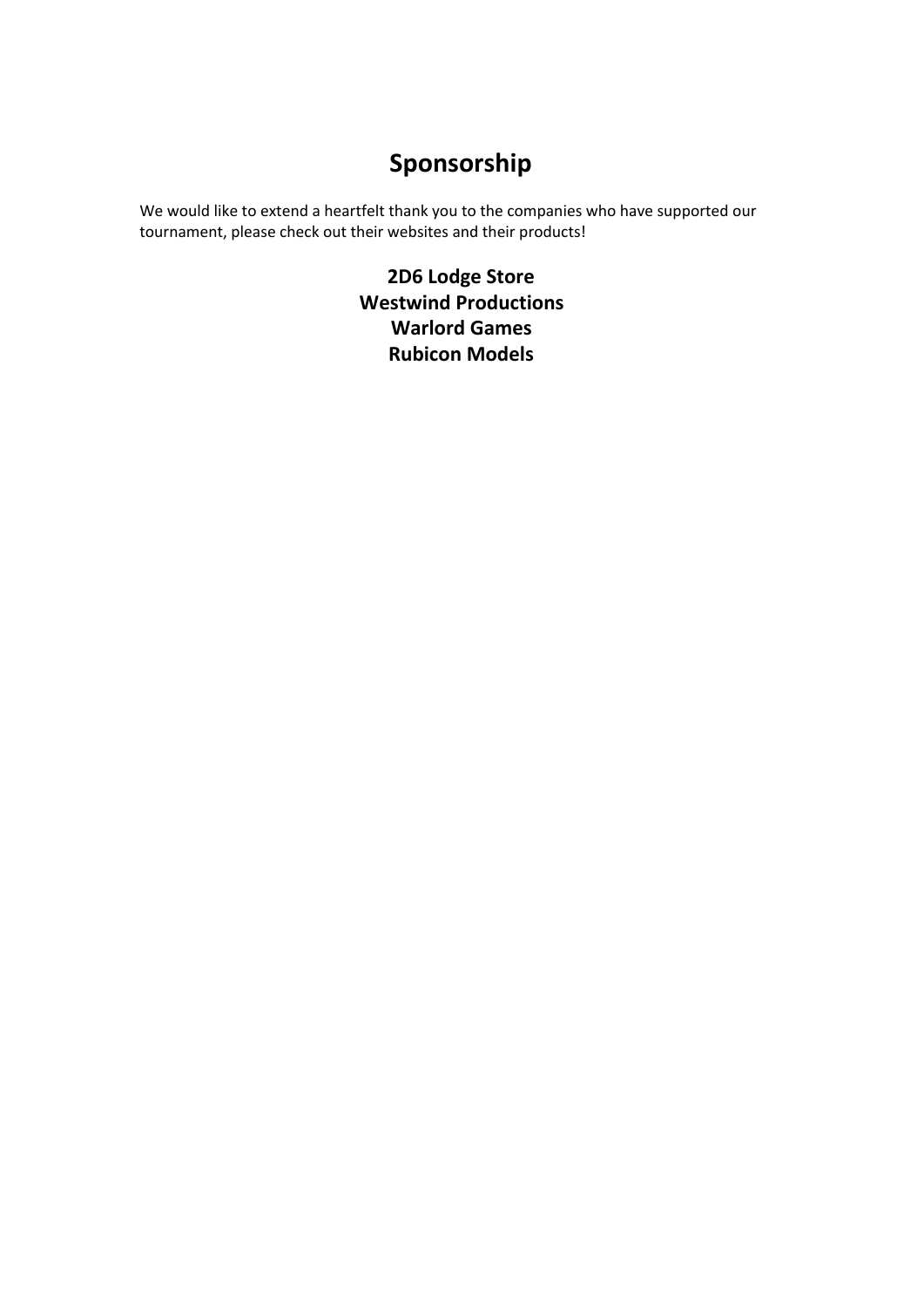# **Scenarios**

Scenarios are as they appear in the main rulebook. The exception to this is the scoring to allow for minor/major victories. Where a scenario has had a change, it will be written in green.

# **Scenario 1 – Meeting Engagement**

#### **Set-up**

Both players roll a die. The highest scorer picks a long table side and declares which if his units (if any) are being left in reserve. This can be up to half the units in their army, rounding down. The other player then does the same. No units are set up on the table at the start of the game. Up to two units can forward deploy**.** Any units not left in reserve form the player's first wave.

## **Objective**

The objective is simple – both sides must attempt to destroy the other whilst preserving their own forces.

#### **First turn**

The battle begins. During turn 1 both players bring their first wave onto the table. These units can enter the table from any point on their side's table edge, and must be given either a run or advance order. Note that no order test is required to move units onto the table as part of the first wave.

### **Game duration**

Keep a count of how many turns have elapsed as the game is played. At the end of turn 6, roll a die. On a result of a 1, 2 or 3 the game ends, on a roll of a 4, 5 or 6 play one further turn.

### **Victory**

At the end of the game calculate which side has won by adding up victory points.

Players score 1 victory point for every enemy unit destroyed. Any units kept in reserve at the end of the game count as destroyed.

**Major victory** – Score 5 or more victory points than your opponent. **Minor victory** – Score 2-4 more victory points than your opponent. **Draw** – Score 1 less, equal to or 1 more victory point than your opponent. **Minor loss** – Score 2-4 fewer victory points than your opponent. **Major loss** – score 5 or fewer victory points than your opponent.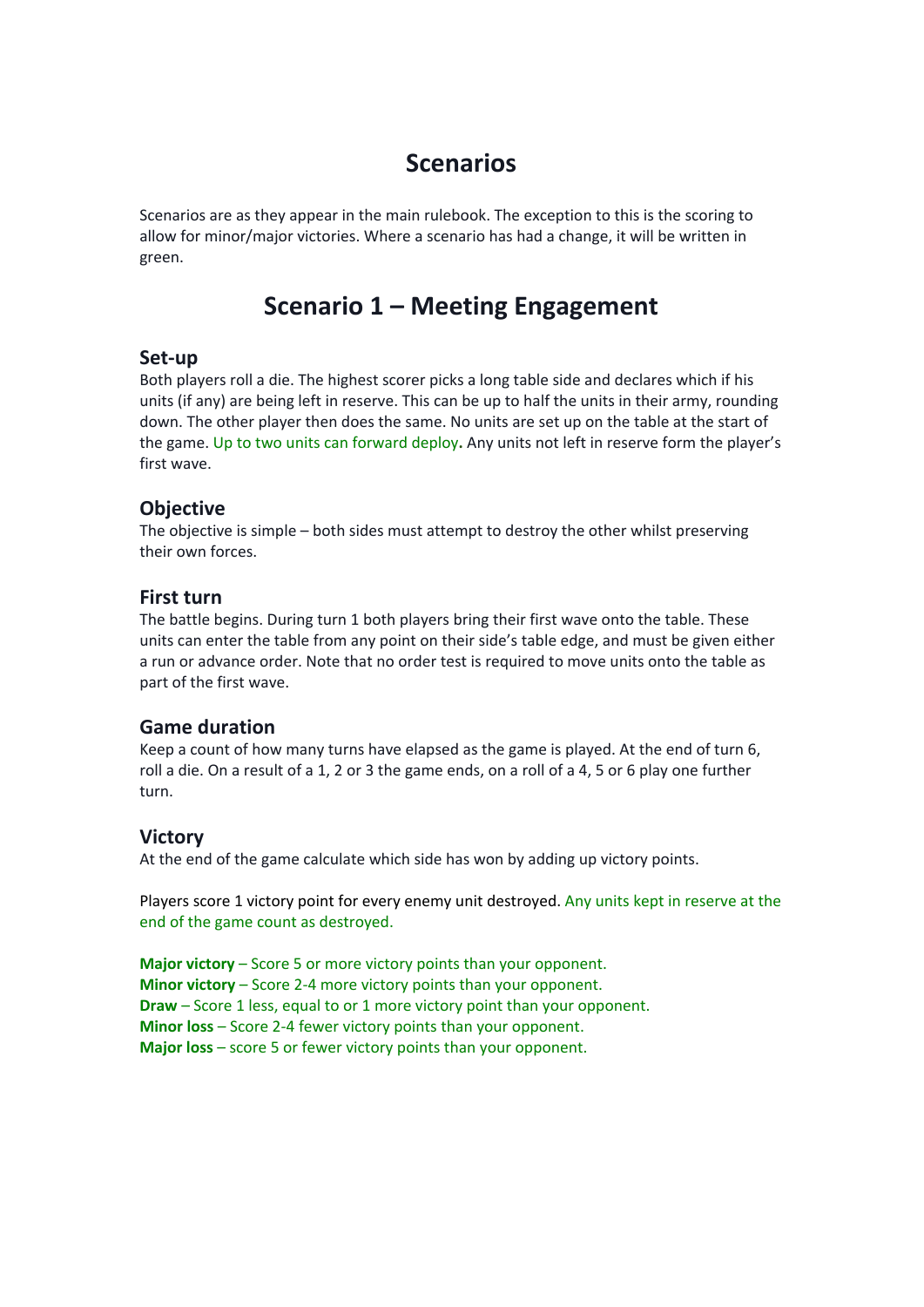## **Scenario 2 – Point defence**

#### **Set-up**

Both players roll a die. The highest scorer decides whether to be the attacker or defender. The defender picks a side of the table and sets up at least half of their units in their set up area. Their set-up area is up to 24" from their table edge. These units can use the hidden set-up rules. Units that are not set-up to start with are left in reserve.

As they set up their force, the defender must nominate three separate objectives in his setup zone. All objectives must be set up 18" from the defender's table edge. In addition, all the objectives must be at least 24" away from each other. The defenders objective markers, that must be 25mm-40mm in diameter, signify these objectives. Objective markers must be placed on ground level and cannot be placed in a building or on top of impassable terrain. The attacker's units are not set up on the table at the start of the game. No units from the attackers force can forward deploy. The attacker must nominate at least half of their force to form their first wave. This can be their entire army if they wish. Any units not included in the first wave are left in reserve.

#### **Objective**

The attacker must try and capture and hold the three objectives – the defender must try and stop them.

#### **Preparatory bombardment**

The attacker receives preparatory bombardment strikes the enemy position.

#### **First turn**

The battle begins. During turn 1, the attacker must move their fist wave onto the table. These units can enter from any point on the attacker's table edge, and must be given either a run or advance order. Note that no order test is requires to move units onto the table as part of the first wave.

#### **Game duration**

Keep a count of how many turns have elapsed as the game is played. At the end of turn 6, roll a die. On a result of a 1, 2 or 3 the game ends, on a roll of a 4, 5 or 6 play one further turn.

#### **Victory**

At the end of the game calculate which side has won as follows.

To capture an objective there must be a model from one of your infantry or artillery units in base to base contact of the objective at the end of the turn, and there must be no enemy infantry or artillery units in base to base contact of it. If no unit is in base to base contact of the objective at the end of the turn, no one is considered to hold the objective until it is captured using the above rules.

**Major victory** – Player holds 3 objectives. **Minor victory** – Player holds 2 objectives. **Draw** – Both or one player hold 1 or 0 objectives.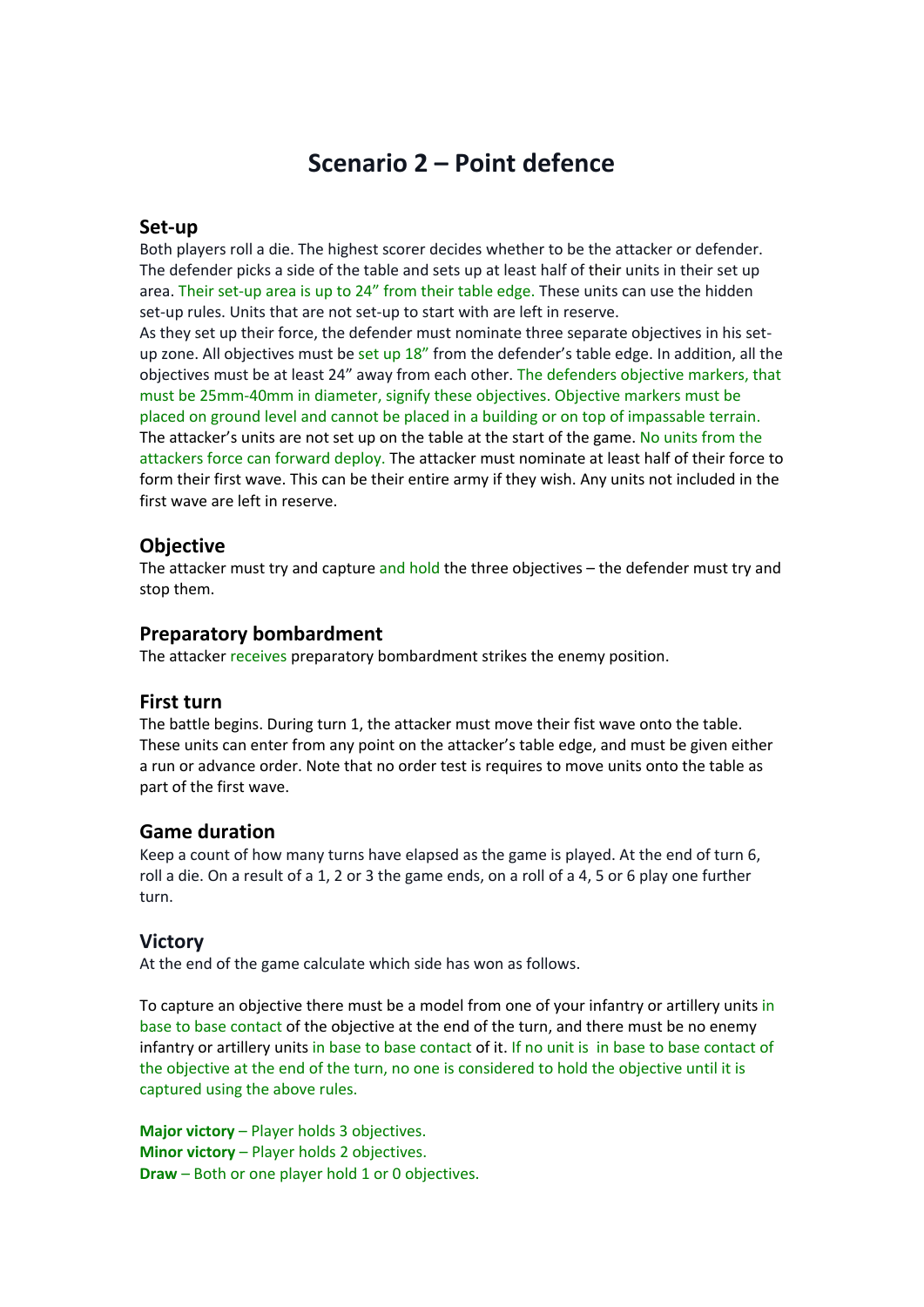**Minor Loss** – Opponent holds 2 objectives. **Major loss** – Opponent holds 3 objectives.

## **Scenario 3 – Key positions**

#### **Set-up**

There are 4 objectives used in this game and each objective must be 25mm-40mm in diameter. Both players then roll a die. The highest scorer places one objective anywhere on the table. Then the opponent places an objective, and the players continue to place objectives until all objectives are placed. All objectives must be more than 12" from each other. Objective markers must be placed on ground level and cannot be placed in a building or on top of impassable terrain. Once objectives have been placed, both players roll a die. The highest players picks a long tables sides and declares which of his units (if any) are being left in reserve. This can be up to have the units in their army, rounding down. The other player then does the same. No units are set up on the table at the start of the game. No units are allowed to forward deploy. Any units not left in reserve form the player's first wave.

#### **Objective**

The attacker must try and capture and hold as many objectives as possible, whilst preserving their own forces.

#### **First turn**

The battle begins. During turn 1, the both players must move their fist wave onto the table. These units can enter from any point on the attacker's table edge, and must be given either a run or advance order. Note that no order test is requires to move units onto the table as part of the first wave.

#### **Game duration**

Keep a count of how many turns have elapsed as the game is played. At the end of turn 6, roll a die. On a result of a 1, 2 or 3 the game ends, on a roll of a 4, 5 or 6 play one further turn.

#### **Victory**

At the end of the game calculate which side has won as follows.

To capture an objective there must be a model from one of your infantry or artillery units in base to base contact of the objective at the end of the turn, and there must be no enemy infantry or artillery units in base to base contact of it. If no unit is in base to base contact of the objective at the end of the turn, no one is considered to hold the objective until it is captured using the above rules.

Players score one victory point for every enemy unit destroyed. Any units kept in reserve at the end of the game count as destroyed.

**Major victory** – Player holds more objectives than their opponent at the end of the game. **Minor victory –** Player holds the same amount of objectives as their opponent at the end of the game, but scores 2 or more victory points than their opponent.

**Draw –** Player holds the same amount of objectives as their opponent at the end of the game, and scores 1 less, equal to or 1 more victory point than their opponent.